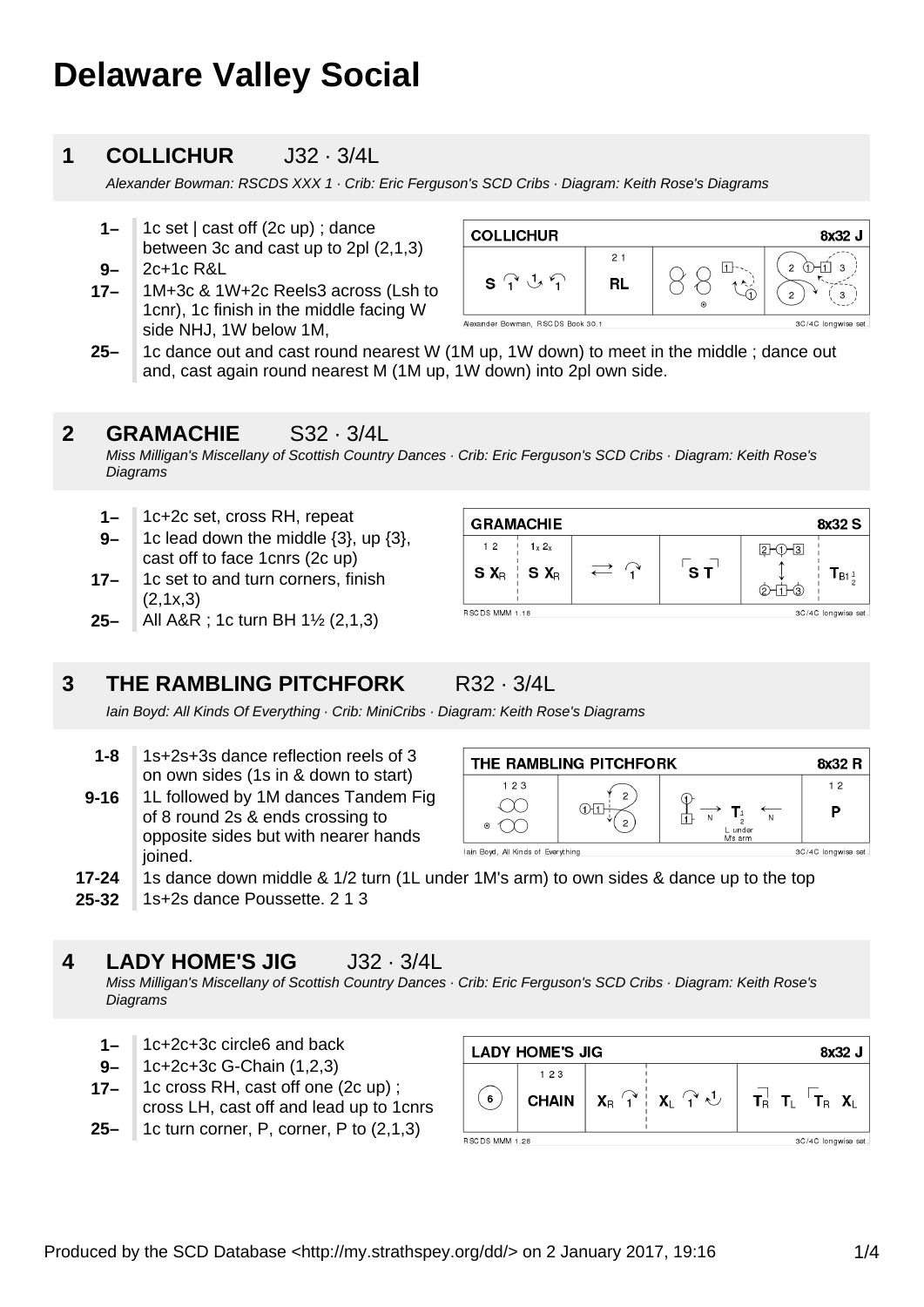## **5 GANG THE SAME GATE** S32 · 3/4L

Milton Levy: RSCDS XXXVI 4 · Crib: Eric Ferguson's SCD Cribs · Diagram: Keith Rose's Diagrams

- **1–** 1c cross RH | cast off 2 (2c+3c up) ; 1c cross RH and cast up (3c down) to  $(2,1,3)$
- **9–** 1c set passing Lsh | turn 1cnrs BH ; ½Reel4 with 2cnrs, at end 1c curve R to between end cpl (M above facing W below)
- **17–** 1c set passing Lsh, turn 4cnr (2cnr persons) BH ; ½Reel4 with 1cnrs, at end curve R to (3x,1x,2x)
- **25–** All S&Link3 ; repeat (2,1,3)



### **6 ARTHUR'S SEAT** R32 · 3/4L

Jack McConachie: Scottish Country Dances of The 18th Century · Crib: Eric Ferguson's SCD Cribs · Diagram: Keith Rose's Diagrams

 $1<sub>2</sub>$ 

**RA** 

**ARTHUR'S SEAT** 

Jack McConachie, SCD of the 18C

 $\sqrt{2}$ 

S

 $\overline{A}$ 

- **1–** 1c+2c RHA ; 1c cast off **while**{2} 2c dance up | 1c set
- **9–** 1c+3c LHA ; 1c cast off **while**{2} 3c dance up | 1c set (2,3,1)
- **17–** 1c dance up to top, cast off ; dance between 3c and cast up to face 1cnrs (3c down)
- **25–** SetH&G to (2,1,3) (1c finish with RH turn) (2,1,3)

## **7 THE LAST OF THE LAIRDS** J32 · 3/4L

Hugh A Thurston: RSCDS XXII 5 · Crib: Eric Ferguson's SCD Cribs · Diagram: Keith Rose's Diagrams

- **1--** 1c+2c+3c Reels3 on opposite side, all crossing from the top, 2c starts out and up (1x,2x,3x)
- **9--** 1c+2c+3c Reels3 on own sides, all crossing back from the top (1,2,3)
- **17-20** 1c set, cross RH, cast off (2c up)
- **21-28** cross down LH between 3c and cast up, dance up between 2c, cast off (2c up)
- **29-32** all turn RH

The dance originally had no setting on [17-18] , and could then be danced with normal phrasing.



S

8x32 R

3C/4C longwise set

3C/4C longwise set.

 $T_{\rm R}$  $\overline{a}$ 

 $\mathbf{s}^{\prime}$ S 's

Hugh Thurston, RSCDS Book 22.5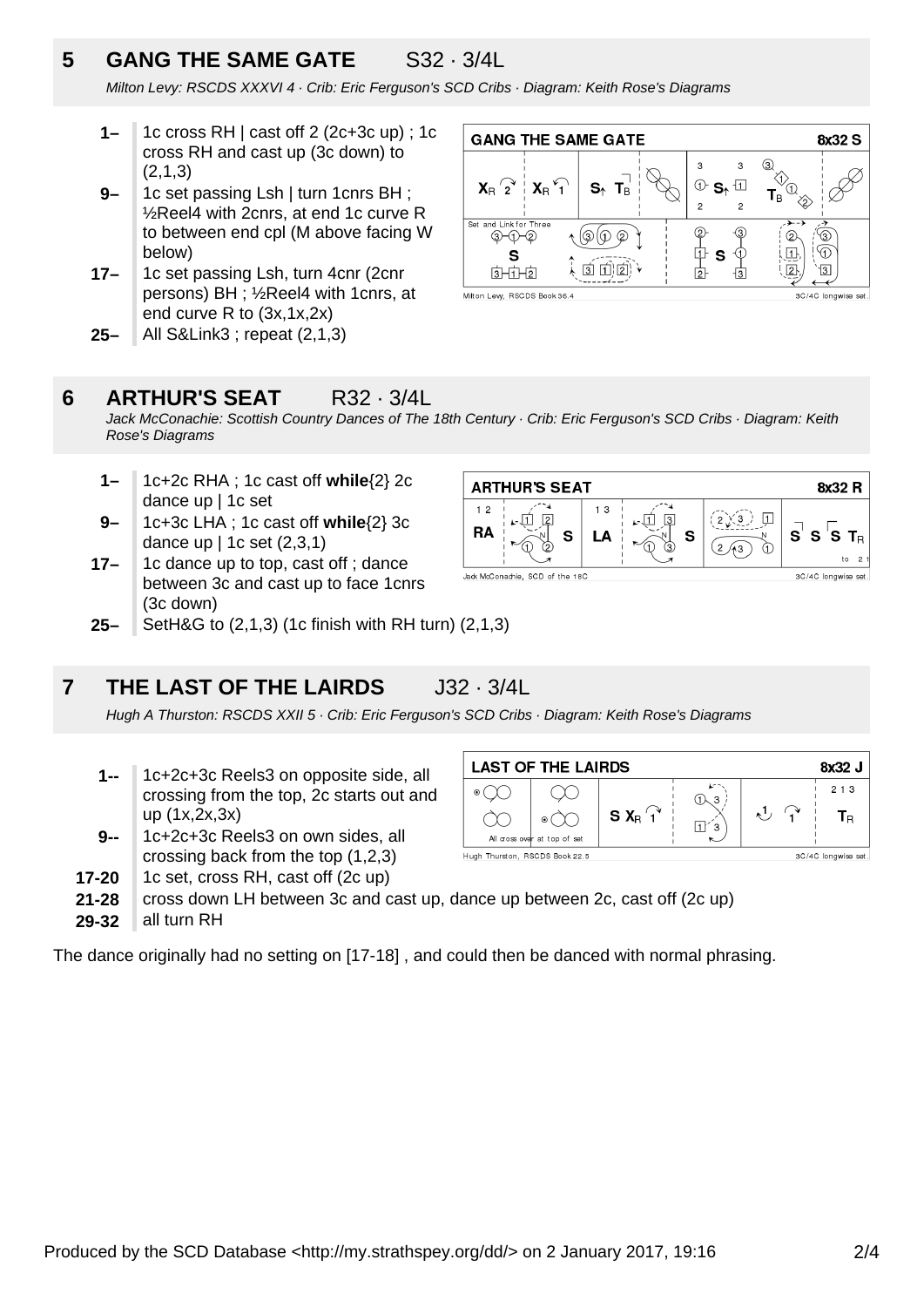## **8 HAME CAME OUR GUDEMAN** S32 · 3/4L

 $12$ 

 $S<sub>2</sub>$ 

Thomas (19C) Wilson: RSCDS XXX 2 · Crib: MiniCribs · Diagram: Keith Rose's Diagrams

- **1-8** 1s+2s set twice & dance 1/2 R&L
- **9-16** 2s set twice on sides to 1s, change places RH & LH with partner ready for Promenade
- **17-24** 1s+2s+3s Promenade & end with 1s casting to 2nd place
- **25-32** 1s+3s dance Diamond Poussette

## **9 MY MOTHER'S COMING IN R32 · 3/4L**

Thomas Wilson, 1816, RSCDS Book 30.2

 $1<sub>2</sub>$ 

 $R_{\rm t}$ 

**HAME CAME OUR GUDEMAN** 

 $(2)$   $(1)$ 

 $\mathbf{S}_2$ 

 $2 - 11$ 

 $2 - 1$ 

 $R_{\rm L}$ 

 $2 + 11$ 

Button and Whittaker: RSCDS XV 1 · Crib: Eric Ferguson's SCD Cribs · Diagram: Keith Rose's Diagrams

- **1–** 1c+2c+3c Rsh Reels3 on own sides
- **9–** 1c set, cast off (2c up) ; ½ Fig8 up round 2c (2,1x,3)
- **17–** All A&R ; turn BH (2c+3c one turn **while**{} 1c ½ turn and drop upper hands to finish BtoB facing own sides) for
- **25–** DTr

## **10 SPEIRS BRUCE, THE POLE STAR** J32 · 3/4L

Roy Goldring: The Scotia Suite of Scottish Country Dances · Crib: Eric Ferguson's SCD Cribs · Diagram: Keith Rose's Diagrams

- **1–** 1c cross RH | cast off 2 (2c+3c up) ; 2c+1c set, cross RH and stay inside sidelines (2x, 3,1)
- **9–** 2c+1c M-Chain up/down
- **17–** 3W+1M change places LH | 3M+1W repeat RH ; 2c+1c+3c set | cross RH
- **25–** All Circle6 and back.

|  | 11 WISP OF THISTLE |  | $S32 \cdot 3/4L$ |
|--|--------------------|--|------------------|
|  |                    |  |                  |

Pat Kent: RSCDS XXXVII 4 · Crib: Eric Ferguson's SCD Cribs · Diagram: Keith Rose's Diagrams

- **1–** 1c+3c Petronella to midline | set to P ; 1c+3c ½Reel4
- **9–** 3c+1c Petronella to own side, 3c+2c+1c set ; all turn P RH into
- **17–** 3c+2c+1c Allemande (1,2,3)
- **25–** 1c cross RH, cast off one (2c up) ; ½ Fig8 round 2c (2,1,3)

After their second turn, 1c casts to 4pl on [32] as 4c steps up

| <b>WISP OF THISTLE</b><br>8x32 S                 |  |                           |                  |     |                               |  |
|--------------------------------------------------|--|---------------------------|------------------|-----|-------------------------------|--|
| 13                                               |  |                           | $31$ $321$ $321$ | 321 |                               |  |
| $\mathbf{T}_{\Diamond }\mathbf{S}$               |  | $T_{\lozenge}$ S $\vdash$ | Тĸ               | A   | $X_{\mathsf{R}}$ $\uparrow^*$ |  |
| Pat Kent, RSCDS Book 37.4<br>3C/4C longwise set. |  |                           |                  |     |                               |  |

**MY MOTHER'S COMING IN** 8x32 R  $21 \times 3$  $\sqrt{2}$  $\overline{3}$  $1<sub>x</sub>$  $\sqrt{2}$  $\sqrt{3}$  $\alpha$  $2 \sqrt{1}$  $\hat{\mathbb{I}}$  $\mathbf{s}$  $\textbf{T}_\mathsf{B}$   $\textbf{T}_{\mathsf{B1}^1_+}$   $\textbf{T}_\mathsf{B}$ דח  $\curvearrowleft$  $\overline{2}$ T Button and Whittaker, 1812, RSCDS Book 15.1 3C/4C longwise set.

8x32 S

 $1<sub>3</sub>$ 

P

3C/4C longwise set

 $123$ 

**PROM** 

 $\widehat{\mathbf{f}}$ 

**SPEIRS BRUCE, THE POLE STAR** 8x32 J  $2x$  1  $x$  3 $x$  $213$  $3 \n\bigoplus$ 金  $230$  $\circled{2}$  $\textcircled{3}$  $X_{\rm B}$   $\widehat{2}$ 6  $\mathbf{X}_{\text{L}}$ S X<sub>R</sub> Ω  $X_{\rm R}$  $S X_R$  $\Phi$  3 $\Pi$ ⊗ ऽें  $\bigoplus$  $\odot$   $\odot$ Roy Goldring, 2002, Scotia Suite 3C/4C longwise set